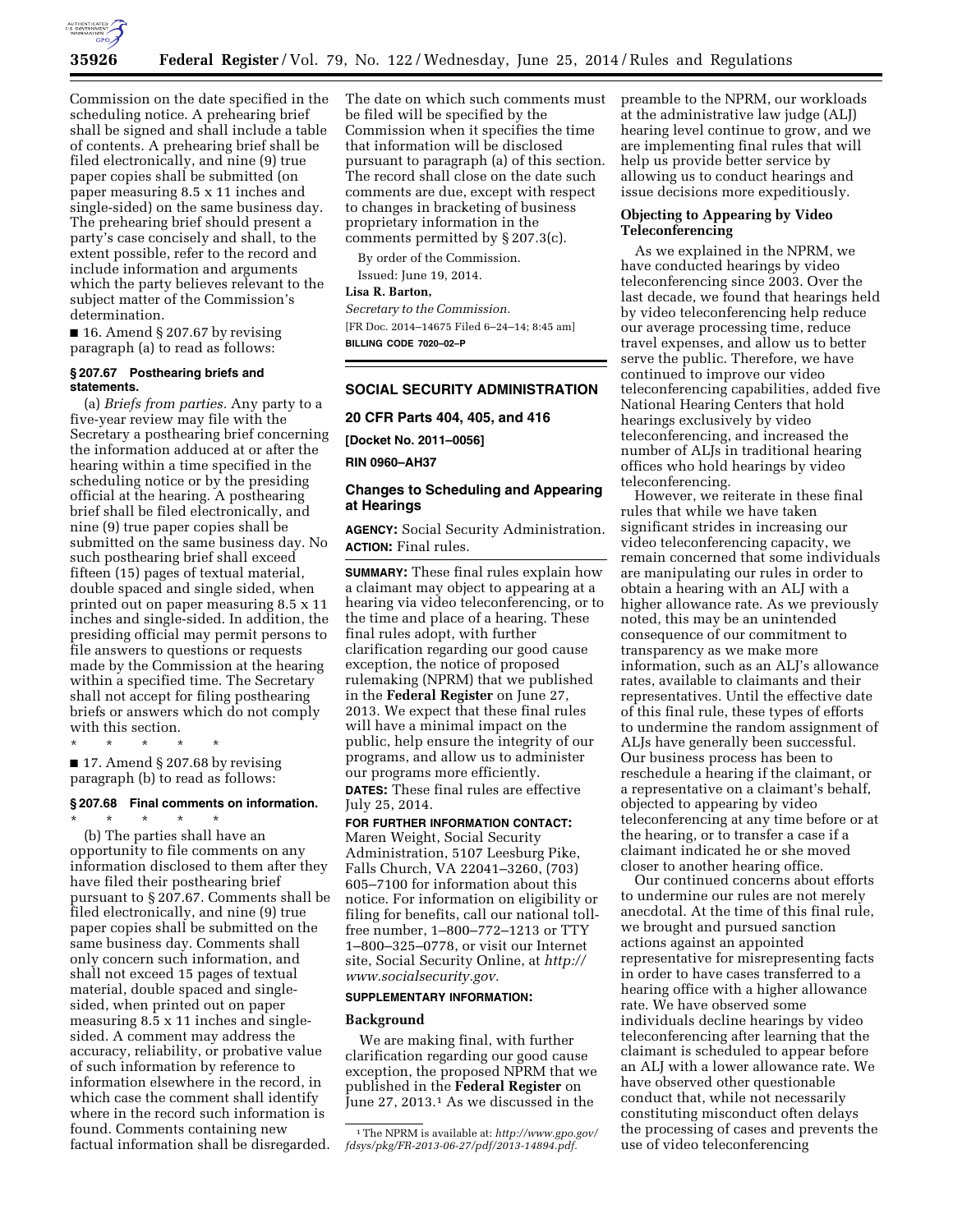technology in certain offices. We continue to receive declinations less than 20 days 2 before the date the hearing, resulting in the loss of the hearing slot that we could have used to hold a hearing for another claimant. Finally, when we receive a declination for a hearing by video teleconferencing after the hearing has been scheduled; we must use additional administrative resources to reschedule a hearing at a time and place amenable to all hearing participants. For these types of reasons, a change to our current process was necessary.

In this final rule, before we assign an ALJ to the case or before we schedule a hearing, we will notify a claimant that he or she has the right to object to appearing at the hearing by video teleconferencing. If the claimant objects to appearing at the hearing by video teleconferencing, the claimant must tell us in writing within 30 days after the date he or she receives the notice, unless he or she shows good cause for missing the deadline. If we receive a timely objection, or we find there was good cause for missing the deadline, we will schedule the claimant for an in person hearing, with one limited exception. If a claimant moves to a different residence while his or her request for a hearing is pending, we will determine whether the claimant will appear in person or by video teleconferencing, even if the claimant previously objected to appearing by video teleconferencing. In addition, in order for us to consider a change in residence when scheduling a hearing, the claimant must submit evidence verifying a new residence. After we receive evidence regarding the claimant's new residence, we will decide how the claimant's appearance will be made. This limited exception to the rule allows us to protect the integrity of our programs while providing us with the flexibility to transfer cases when there is a legitimate change in residence and we can process the case more efficiently.

## **Time Period for Objecting to a Hearing**

In these final rules, we also specified the time period for objecting to the time and place of a hearing. To ensure that we have adequate time to prepare for the hearing, we require that a claimant notify us of an objection in writing at the earliest possible opportunity, but not later than 5 days before the date set

for the hearing or, if earlier, 30 days after receiving notice of the hearing. If the claimant objects to the time and place of the hearing outside of the specified time period and fails to attend the hearing, the ALJ will follow existing sub-regulatory authority to develop good cause for failure to appear. We also adopted other minor revisions in the final rules to clarify when we will reschedule a hearing for good cause. For instance, we removed the example that a claimant might offer living closer to another hearing site as a good cause reason to object to the time and place of the hearing.

#### **Appearing at the Hearing by Telephone**

To further reduce the need to reschedule hearings and to improve our efficiency, we provide that the ALJ may determine that extraordinary circumstances exist to schedule the claimant, or any other party to the hearing, to appear at the hearing by telephone. For example, an ALJ will direct a claimant or other party to the hearing to appear by telephone when the person's appearance in person is not possible, such as when the person is incarcerated, the correctional facility will not allow a hearing to be held at the facility, and video teleconferencing is not available. The flexibility in the final rule allows us to continue the practice of scheduling a hearing by telephone when the claimant specifically requests a hearing in this manner, and the ALJ determines that extraordinary circumstances prevent the claimant or other party who makes the request from appearing at the hearing in person or by video teleconferencing.

As we noted in the NPRM, we spend significant administrative resources arranging in person hearings with officials of correctional facilities. It also reduces our productivity when an ALJ travels to a confinement facility to hold one or two hearings rather than conducting a full hearing docket. These final rules will save administrative resources and allow us to provide more timely hearings to all claimants because the ALJ will be present in the hearing office to conduct a full hearing docket.

#### **Part 405**

In the final rule, we adopted several changes to Part 405 for consistency with the rules in Parts 404 and 416. We adopted changes relating to video teleconferencing and hearing appearances by telephone in extraordinary circumstances, as described above. For consistency with

our pilot program 3 in all regions except Boston, we also adopted changes allowing the agency, rather than the ALJ, to set the time and place for hearing.

#### **Public Comments on the NPRM**

In the NPRM, we provided a 60-day comment period, which ended on August 26, 2013. We carefully considered the 13 public comments we received. Because some of the comments were lengthy, we summarize them below. We present the commenters' concerns and suggestions and respond to the significant issues relevant to this rulemaking. We do not respond to comments, or portions of comments, that are outside the scope of this rulemaking proceeding.

*Comment:* One commenter indicated that ALJs will not be able to adequately see and observe claimants if they were scheduled to appear via video teleconferencing. Another commenter argued that it is unfair if claimants have to wait longer for in-person hearings. Both commenters essentially argued that hearings held by video teleconferencing violate claimants' due process rights.

*Response:* We disagree with the concerns raised in these comments. First, it is important to reiterate that under these final rules claimants will generally continue to have the right to appear in person at a scheduled hearing if they timely object to appearing via video teleconferencing. Furthermore, our regulations have allowed claimants to appear via video teleconferencing at our hearings since 2003.4 In our experience holding hearings by video teleconference, we have found that ALJs are able to observe a claimant adequately. As our resources permit, we continue to improve our video teleconferencing equipment for hearings, and we manage cases as effectively as possible to provide claimants hearings in the timeliest method available.

We also disagree with the commenters' concerns that a hearing held by video teleconferencing can adversely affect a claimant's right to due process. A number of Federal courts have held that hearings conducted via video teleconferencing adequately protect a claimant's due process rights.5

<sup>2</sup>Our regulations require that we provide notice of a hearing 20 days in advance. See 20 CFR 404.938 and 416.1438. Late declinations are even more problematic in the Boston Region where we are required to give notice 75 days in advance. See 20 CFR 405.316.

<sup>3</sup>See 20 CFR 404.936(a) and (h), and 416.1436(a) and (h).

<sup>4</sup> 68 FR 5210 and 68 FR 69003.

<sup>5</sup> *Lipp* v. *Astrue,* No. 2:09–cv–991, 2010 WL 4719454 at \*11 (S.D. Ohio Oct. 5, 2010) (Magistrate Judge's Report and Recommendation), *adopted by district court,* 2010 WL 4718763 (S.D. Ohio November 15, 2010), *Evans* v. *Astrue,* No. 4:08–cv– 66, 2010 WL 276119 (E.D. Tenn. Jan. 15, 2010) Continued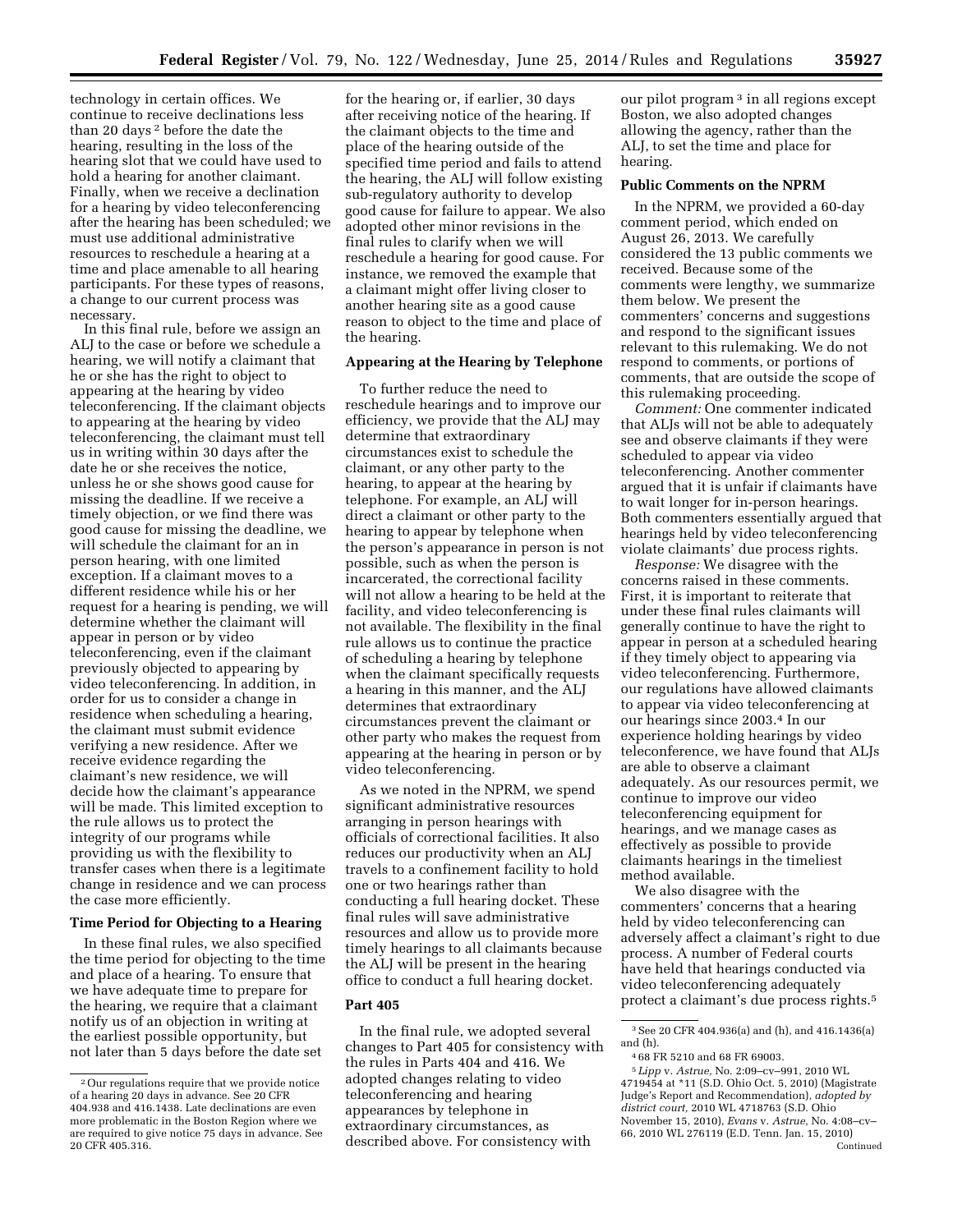Thus, claimants who appear at the hearing by video teleconferencing receive due process, regardless of the wait time for an in-person hearing or the use of video teleconferencing equipment.

*Comment:* Two commenters recommended that the first option should be to schedule in person hearings. If the claimant cannot attend the scheduled hearing, then the commenters suggested that, rather than opting out, the claimant should be able to request to appear via telephone or video teleconferencing. One commenter noted this was a concern for claimants who are homeless.

*Response:* As discussed above, under these final rules claimants will continue to have the right to appear in person at a scheduled hearing if they timely object to appearing via video teleconferencing, unless an exception exists. Since our agency began using the video teleconferencing process for hearings, claimants have been required to opt out of appearing at a hearing via video teleconferencing, and this process has operated efficiently for us over the last 10 years. Requiring claimants to opt into appearing at a hearing via video teleconferencing could potentially delay scheduled hearings, create additional staff work, and cost us valuable resources. This would likely result in diminished overall public service, especially to claimants who have critical cases, including homeless claimants. Furthermore, we anticipate holding a small number of hearings via telephone because our final rules provide that we will schedule a claimant to appear via telephone only when the claimant's appearance in person is not possible, or if the ALJ determines that extraordinary circumstances prevent the claimant or another party from appearing at the hearing in person or by video teleconferencing. Therefore, these final rules continue to give the claimant the option to appear in person, except in limited circumstances, while balancing our needs for administrative efficiency.

*Comment:* Several commenters raised a concern about the limited exception to the right to decline a hearing by video teleconferencing. Under the proposed rules, we retained the right to schedule claimants to appear at the hearing via video teleconferencing if they change residence while the case is pending, even if they have timely objected to appearing by video teleconferencing. The commenters noted that many claimants have legitimate reasons to

move, often involving financial hardships, and the reason a claimant requests an in-person hearing does not change when they move.

*Response:* We agree that most claimants have legitimate reasons for changing residences; however, as noted in the preamble of the NPRM (78 FR at 38611), and reiterated in this final rule, we are concerned that some claimants or their appointed representatives may be misusing our procedures regarding a change in residence to undermine the random assignment of cases to our ALJs. We are aware of situations in which a representative instructed claimants to report a change of address, which was not a change of residence, so that cases would be reassigned to a different hearing office with higher allowance rates. As a result of such practices, we must have a means to ensure the integrity of our program.

We anticipate that we will apply this exception infrequently. For example, one of the commenters expressed concern that we should not apply the exception if a claimant moves within the same servicing area after an inperson hearing is scheduled. These final rules give us discretion to address this concern. Since the claimant would not be trying to gain an advantage by changing residence address, and the same hearing office would process the case, we would not expect the ALJ assigned to the case to apply the exception. In another example, if a claimant changes residences to a different servicing area, there is no additional delay to schedule the claimant to appear in person at the hearing, and we have no indication that the claimant is attempting to manipulate the assignment of the case to another ALJ, then we would use our discretion to schedule the hearing in person, in accordance with the claimant's initial objection. Therefore, we have not deleted the exception we proposed, as some of the commenters requested. Under these final rules, we continue to include a limited exception that would allow us to schedule claimants to appear at the hearing via video teleconferencing if they change residence while the case is pending, even if they have timely objected to appearing by video teleconferencing.

*Comment:* One commenter indicated that the proposed regulations allowing a claimant to opt out of a hearing held by video teleconferencing within 30 days of a notice, in most instances, should be more aggressive. The commenter suggested that claimants should not have the right to object to appearing at hearings via video teleconferencing.

*Response:* We disagree with this comment. As explained above, we have allowed claimants to request an inperson hearing since we began the video teleconferencing program in 2003. The commenter's suggestion to eliminate any possibility for opting out of appearing at a hearing via video teleconferencing would not be consistent with our prior practice or, even further, allow us to accommodate an in-person hearing when it would result in more timely and efficient case adjudication. Therefore, we have determined that we will continue to allow claimants to opt out of appearing at a hearing via video teleconferencing if they timely object to appearing by video teleconferencing. The change we are making in these rules allows us to balance claimants' needs for adequate time to make an informed decision about how to appear at hearing with our needs for program integrity and administrative efficiency.

*Comment:* Another commenter suggested that appointed representatives should be able to appear via telephone or video teleconferencing and in a different location than the claimants they represent. The commenter also indicated that representatives should be allowed to have video teleconferencing equipment in their offices.

*Response:* We do not need to revise these rules in response to the commenter's suggestion because we already have in place a mechanism similar to what the commenter requested. In 2008, we developed and began using an agency initiative, the Representative Video Project (RVP) that authorizes representatives to use their own video teleconferencing equipment for video hearings under certain circumstances. The RVP provides efficient and cost effective methods for conducting hearings. Under the RVP initiative, the claimant and his or her representative must both appear from the same representative-owned video teleconferencing site except in instances where the ALJ determines that it is in the best interest of the claimant to permit the claimant and his or her appointed representative to appear from separate locations.

*Comment:* One commenter recommended a handout guide of the agency's business process when claimants opt out of appearing at a hearing via video teleconferencing. A sample guide was included with the comment. The commenter agreed with the proposed regulations regarding the time period to object to a hearing by video teleconferencing and suggested business process revisions to implement the final rules.

<sup>(</sup>Order adopting and attaching Magistrate Judge's Report and Recommendation).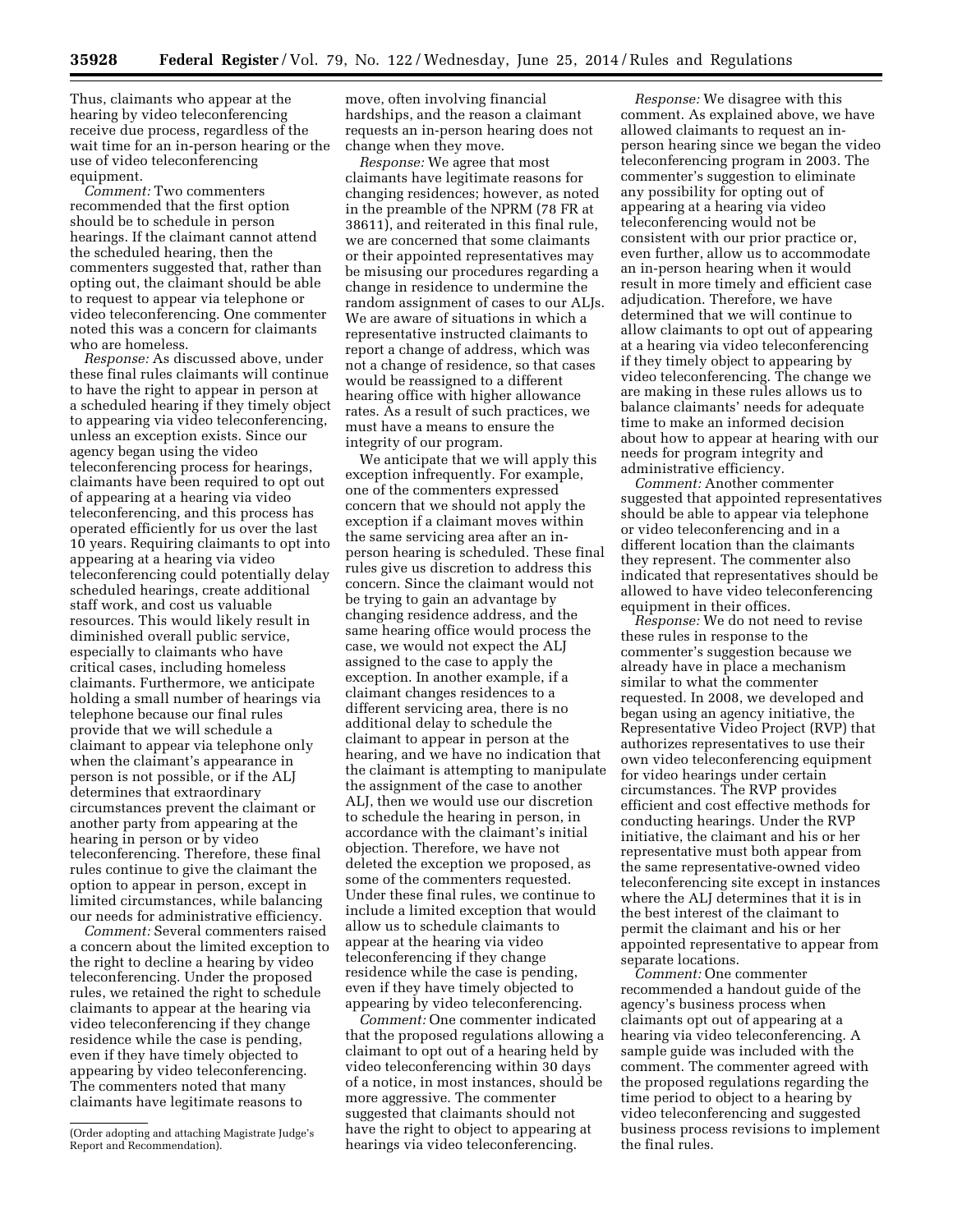*Response:* We considered the comment and the work the commenter put into creating the guide. Once these final rules are published, we will update our sub-regulatory authority and business processes to be consistent with the rules, and we will consider whether any other resource for the public may be necessary.

*Comment:* One commenter questioned whether the specific hearing office would be listed on the notice sent to claimants indicating that they have 30 days to object to a hearing held via video teleconferencing. The commenter, who was a representative, indicated concern about practicing before unfamiliar hearing offices.

*Response:* We considered this concern, and we may or may not include specific hearing office addresses on notices to claimants about their right to request an in-person hearing within the required time period. Regardless of whether hearing office addresses are included, we operate a nationwide program at the hearing level, and all hearing offices follow the same regulations, policies, and procedures.6 Therefore, representatives can effectively represent claimants at any hearing office. We note that ALJs have some limited variances in how they manage their cases, including requesting pre-hearing briefs. Under this process, we will continue to provide representatives with prior notice of the name of the ALJ assigned to a hearing and will continue to provide in advance any specific instructions from the ALJ that may affect how a representative prepares his or her case. We note that this same potential for minor variances among ALJs currently exists in individual hearing offices. Thus, the final rules do not significantly affect how a representative practices before us.

*Comment:* Multiple commenters raised the concern that there was no ''good cause'' exception for extending the 30-day time period to object to appearing at the hearing via video teleconferencing or to object to the time and place of the hearing.

*Response:* We agree with these commenters. There may be legitimate instances when a claimant may not be able to object to appearing at a hearing via video teleconferencing or to the time or place of hearing within the stated time period, including, but not limited to, serious illness or death in the family. Consistent with our other regulations that provide a good cause exception to filing deadlines, we revised the final

rules to allow the ALJ to determine whether the claimant had good cause to file an objection outside the time period specified to object to appearing at a hearing via video teleconferencing or to the time and place of a hearing. The final rules state that ALJs will use the standard for good cause set forth in our current regulations at 20 CFR 404.911, 405.20, and 416.1411 to evaluate these late filings.

*Comment:* One commenter suggested that the proposed regulation allowing for a 5-day time period for objecting to the time and place of the hearing was too short. The commenter suggested the period should be longer.

*Response:* We considered this comment, but we disagree with it. The final rules provide that claimants must notify us in writing that they object to the time and place of the hearing at the earliest possible opportunity, but not later than 5 days before the date set for the hearing or 30 days after receiving notice of the hearing, whichever is earlier. In fiscal year 2012, we averaged scheduling hearings nationwide at least 60 days in advance. With this advance scheduling, most claimants will be required to object 30 days after receiving notice of the hearing, which allows us sufficient time to reschedule the hearing. In the limited circumstances where we schedule claimants' hearing between 20 to 35 days prior to the hearing, we need to allow claimants adequate time to consider whether they will object to the time and place of the hearing that may cause the hearing to be rescheduled at a later time. The final rules address both scenarios and give claimants adequate time to decide if they are going to object to the time and place of their hearing.

*Comment:* Several commenters recommended that we should retain living closer to another hearing site as a reason for to find good cause to change the time and place of a hearing. The commenters noted that it might be more difficult for a claimant to travel to another office that is further away from his or her residence.

*Response:* We disagree with the concerns raised in these comments. As noted previously, we are concerned that claimants or their appointed representatives may be misusing our procedures regarding a change in residence to undermine the random assignment of cases to our ALJs. We need to protect the integrity of our program and ensure that ALJs only reschedule a hearing for good cause. It may be appropriate, in some instances, for ALJs to determine that good cause exists to change the time and place of a hearing based on the claimant's

residence. However, removing this reason makes the final rules more consistent and protects the integrity of our programs.

*Comment:* Multiple commenters noted that more limits were necessary on the use of telephone hearings. Specifically, commenters recommended that claimants should be able to object to appearing by telephone. They raised concerns about claimants or representatives who have hearing impairments and whether we will make reasonable accommodations in these situations.

*Response:* We considered these concerns. However, the final rules make clear that an ALJ will direct a claimant's appearance by telephone under two limited circumstances. First, an ALJ will direct a claimant to appear by telephone when the claimant's appearance in person is not possible, such as if the claimant is incarcerated, the facility will not allow a hearing to be held at the facility, and video teleconferencing is not available. Second, an ALJ will direct a claimant to appear by telephone if the ALJ determines, either on his or her own initiative, or at the request of the claimant or another party, that extraordinary circumstances prevent the claimant from appearing in person or by video teleconferencing.

Since an ALJ will direct a claimant's appearance by telephone only under certain limited circumstances, we do not believe it is necessary or appropriate to provide the claimant with an opportunity to object to the mode of this appearance. However, we will use this provision on a limited basis, and its goal is to promote efficiency of hearings. We believe the policy is consistent with our goal of making the hearing process more efficient for claimants because appearing by telephone will allow claimants to have their hearings before an ALJ in the shortest possible time period.

Claimants who are scheduled to appear by telephone will receive the same due process rights currently available to all claimants. This includes the right to object to the time or place of hearing under 20 CFR 404.936(d), 405.317, and 416.1436(d), which have been revised accordingly. Regardless of the mode of appearance, we will also continue to make reasonable accommodations for all claimants and representatives. Therefore, we will adequately protect a claimants' rights without placing additional limitations on our ability to schedule a claimant's appearance at a hearing by telephone.

<sup>6</sup>We note that regulations that apply only in the Boston Region allow for some variances in hearing office practices. 20 CFR 405.1 through 405.901.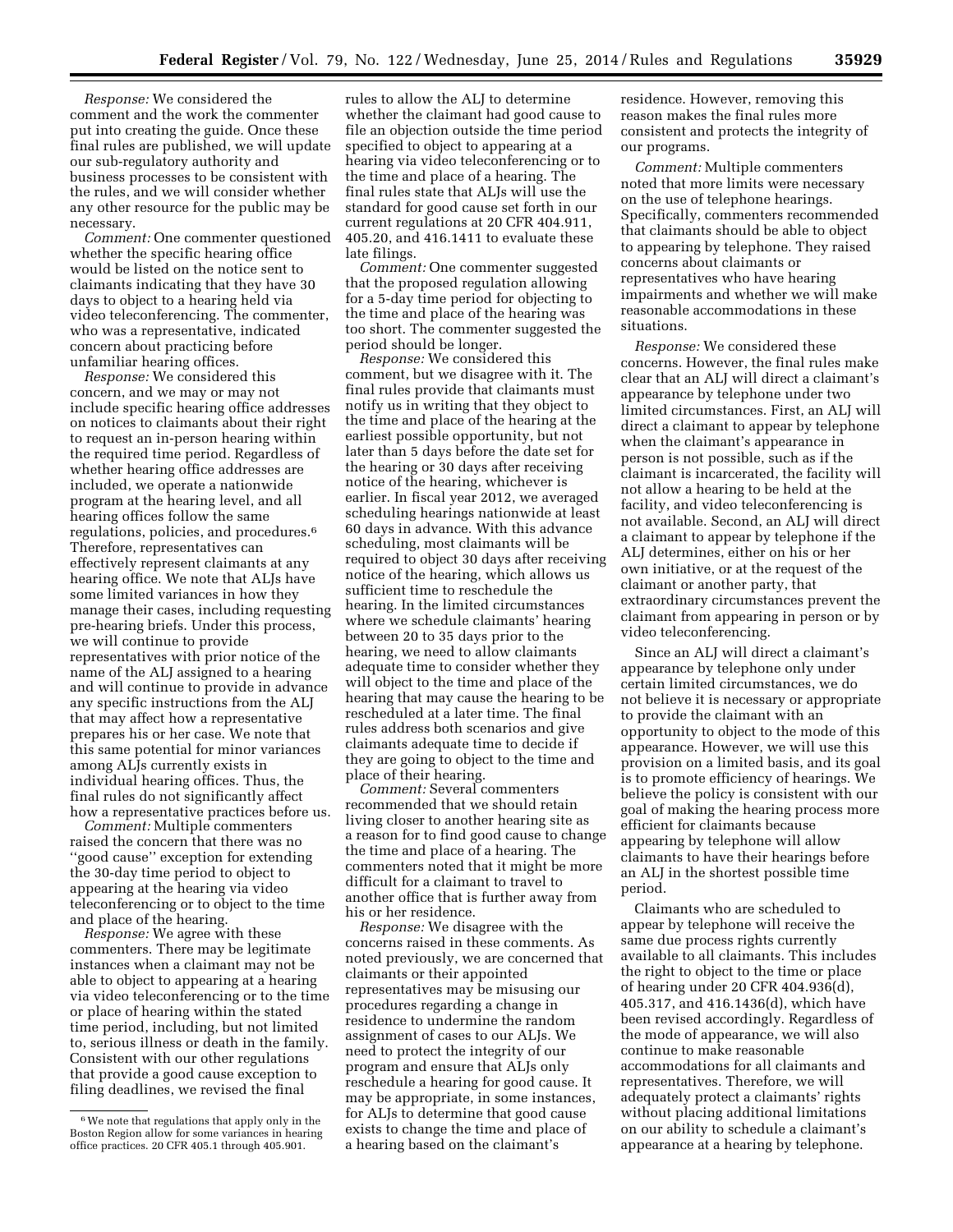## **Regulatory Procedures**

## *Executive Order 12866 as Supplemented by Executive Order 13563*

We consulted with the Office of Management and Budget (OMB) and determined that these final rules meet the requirements for a significant regulatory action under Executive Order 12866 as supplemented by Executive

Order 13563. Thus, OMB reviewed these final rules.

## *Regulatory Flexibility Act*

We certify that these final rules will not have a significant economic impact on a substantial number of small entities because they only affect individuals. Accordingly, a regulatory flexibility analysis as provided in the Regulatory Flexibility Act, as amended, is not required.

#### *Paperwork Reduction Act*

These final rules contain public reporting requirements in the regulation sections listed below. We are seeking approval for these regulation sections and for a new SSA form, which we will use to collect the information required by these sections. Below we provide burden estimates for the public reporting requirements.

| Regulation section                                           | Description of public reporting requirement                                                                                                                                                                                                                                       | Number of<br>respondents<br>(annually) | Frequency of<br>response | Average<br>burden per<br>response<br>(minutes) | Estimated<br>annual burden |
|--------------------------------------------------------------|-----------------------------------------------------------------------------------------------------------------------------------------------------------------------------------------------------------------------------------------------------------------------------------|----------------------------------------|--------------------------|------------------------------------------------|----------------------------|
| $404.936(c)(1)$ ;<br>405.317(a)(1);<br>416.1436(d)(1).       | For us to consider your change in residence,<br>you must submit evidence verifying your new<br>residence.                                                                                                                                                                         | 45,000                                 |                          | 5                                              | 3,750                      |
| 404.963(c)(2);<br>405.317(a)(2);<br>416.1436(d)(2).          | If you notify us more than 30 days after the date<br>you receive our notice that you object to ap-<br>pearing by video teleconference, we will ex-<br>tend the time period if you show good cause<br>for missing the deadline.                                                    | 13,500                                 |                          | 10                                             | 2,250                      |
|                                                              | If you believe the issues contained in the notice<br>are incorrect, you should notify the ALJ no<br>later than 5 days before the date of the hear-<br>ing; you must state the reason(s) for objection.                                                                            | 45,000                                 |                          | 5                                              | 3,750                      |
| 404.936(d); 405.317(a);<br>416.1436(d).                      | If you object to video teleconferencing you must<br>notify us in writing within 30 days after you re-<br>ceive the notice.                                                                                                                                                        | 850,000                                |                          | 5                                              | 70,833                     |
| 404.936(e); 405.317(b);<br>416.1436(e).                      | You must notify us if you wish to object to the<br>time and place in writing no later than 5 days<br>prior to hearing or 30 days after receiving no-<br>tice of hearing; you must state the reason(s)<br>for objection and state the time and place you<br>want the hearing held. | 900,000                                |                          | 30                                             | 450,000                    |
| $404.936(e)(1)$ ;<br>$405.317(b)(1)$ ;<br>$416.1436(e)(1)$ . | If you notify us less than 5 days prior to hearing,<br>or more than 30 days after receiving notice of<br>hearing, we will extend the time period if you<br>show good cause for missing the deadline.                                                                              | 5,000                                  |                          | 5                                              | 417                        |
| 404.938(a); 405.316(a);<br>$416.1438(a)$ .                   | Indication in writing that respondent does not<br>wish to receive notice of hearing.                                                                                                                                                                                              | 4,000                                  |                          | 2                                              | 133                        |
| Total                                                        |                                                                                                                                                                                                                                                                                   | 1,862,500                              |                          |                                                | 531,133                    |

SSA submitted an Information Collection Request for clearance to OMB. We are soliciting comments on the burden estimate; the need for the information; its practical utility; ways to enhance its quality, utility, and clarity; and ways to minimize the burden on respondents, including the use of automated techniques or other forms of information technology. If you would like to submit comments, please send them to the following locations:

Office of Management and Budget, Attn: Desk Officer for SSA, Fax Number: 202–395–6974, Email address: *[OIRA](mailto:OIRA_Submission@omb.eop.gov)*\_ *[Submission@omb.eop.gov.](mailto:OIRA_Submission@omb.eop.gov)* 

Social Security Administration, OLCA, Attn: Reports Clearance Director, 3100 West High Rise, 6401 Security Blvd., Baltimore, MD 21235, Fax: 410–966– 2830, Email address: *[OR.Reports.Clearance@ssa.gov.](mailto:OR.Reports.Clearance@ssa.gov)* 

You can submit comments until July 25, 2014, which is 30 days after the publication of this rule. To receive a copy of the OMB clearance package, contact the SSA Reports Clearance Officer using any of the above contact methods. We prefer to receive comments by email or fax.

(Catalog of Federal Domestic Assistance Program Nos. 96.001, Social Security— Disability Insurance; 96.002, Social Security—Retirement Insurance; 96.004, Social Security—Survivors Insurance; and 96.006, Supplemental Security Income)

#### **List of Subjects**

#### *20 CFR Part 404*

Administrative practice and procedure, Blind, Disability benefits, Old-Age, Survivors, and Disability Insurance, Reporting and recordkeeping requirements, Social Security.

## *20 CFR Part 405*

Administrative practice and procedure, Blind, Disability benefits, Old-Age, Survivors, and Disability Insurance, Public assistance programs, Reporting and recordkeeping requirements, Social Security, Supplemental Security Income (SSI).

## *20 CFR Part 416*

Administrative practice and procedure, Aged, Blind, Disability benefits, Public assistance programs, Reporting and recordkeeping requirements, Supplemental Security Income (SSI).

Dated: April 10, 2014.

#### **Carolyn W. Colvin,**

*Acting Commissioner of Social Security.* 

For the reasons set out in the preamble, we are amending 20 CFR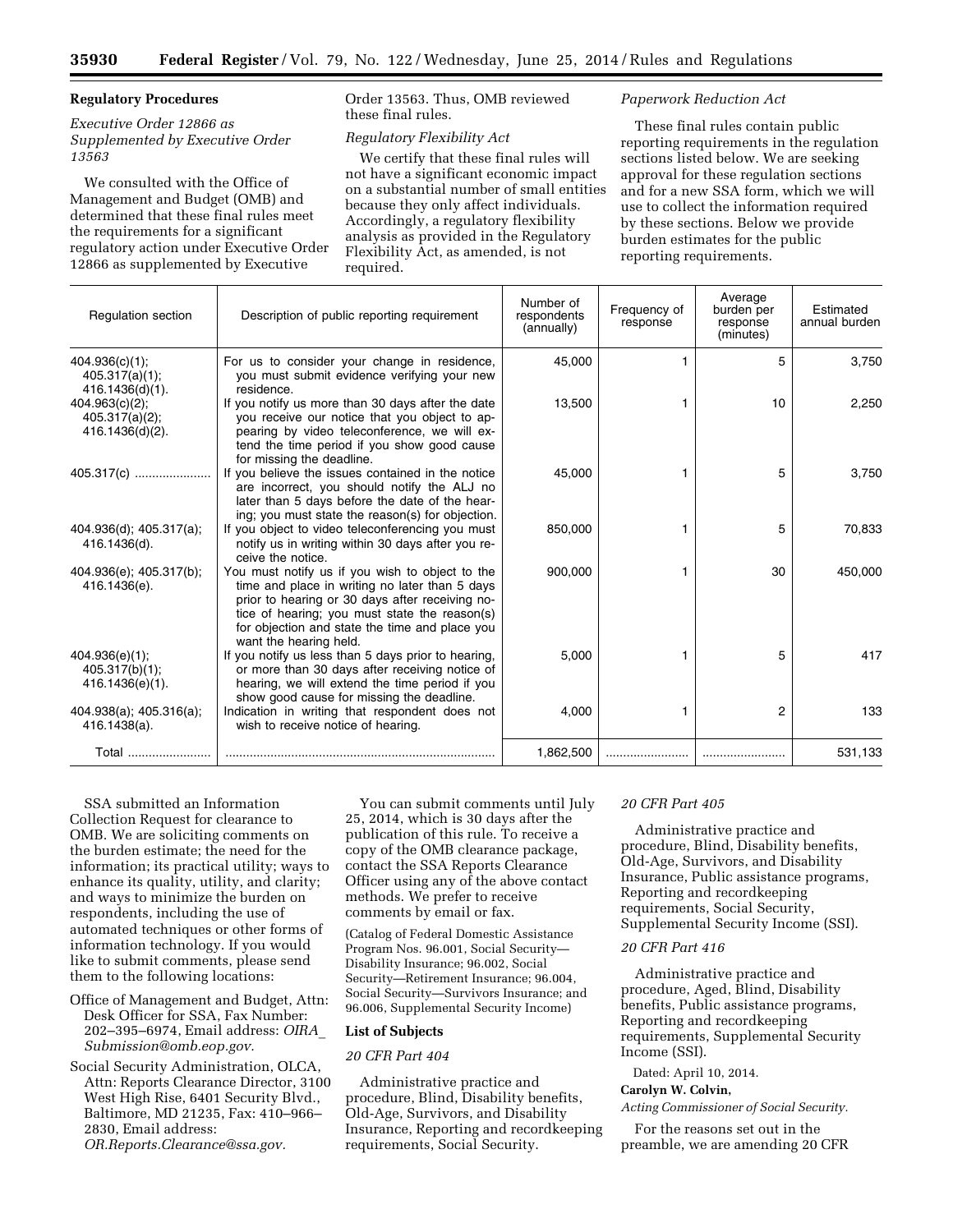chapter III, parts 404, 405, and 416, as set forth below:

## **PART 404—FEDERAL OLD-AGE, SURVIVORS AND DISABILITY INSURANCE (1950– )**

## **Subpart J—Determinations, Administrative Review Process, and Reopening of Determinations and Decisions**

■ 1. The authority citation for subpart J of part 404 continues to read as follows:

**Authority:** Secs. 201(j), 204(f), 205(a)–(b), (d)–(h), and (j), 221, 223(i), 225, and  $702(a)(5)$ of the Social Security Act (42 U.S.C. 401(j), 404(f), 405(a)–(b), (d)–(h), and (j), 421, 423(i), 425, and 902(a)(5)); sec. 5, Pub. L. 97–455, 96 Stat. 2500 (42 U.S.C. 405 note); secs. 5, 6(c)– (e), and 15, Pub. L. 98–460, 98 Stat. 1802 (42 U.S.C. 421 note); sec. 202, Pub. L. 108–203, 118 Stat. 509 (42 U.S.C. 902 note).

■ 2. Revise § 404.929 to read as follows:

#### **§ 404.929 Hearing before an administrative law judge-general.**

If you are dissatisfied with one of the determinations or decisions listed in § 404.930, you may request a hearing. The Deputy Commissioner for Disability Adjudication and Review, or his or her delegate, will appoint an administrative law judge to conduct the hearing. If circumstances warrant, the Deputy Commissioner, or his or her delegate, may assign your case to another administrative law judge. At the hearing, you may appear in person, by video teleconferencing, or, under certain extraordinary circumstances, by telephone. You may submit new evidence, examine the evidence used in making the determination or decision under review, and present and question witnesses. The administrative law judge who conducts the hearing may ask you questions. He or she will issue a decision based on the preponderance of the evidence in the hearing record. If you waive your right to appear at the hearing, in person, by video teleconferencing, or by telephone, the administrative law judge will make a decision based on the preponderance of the evidence that is in the file and any new evidence that may have been submitted for consideration.

 $\blacksquare$  3. In § 404.936, revise paragraphs (b) and (c)(1), redesignate paragraphs (d) through (h) as paragraphs (e) through (i), add a new paragraph (d), and revise redesignated paragraphs (e) and (f), to read as follows:

## **§ 404.936 Time and place for a hearing before an administrative law judge.**

\* \* \* \* \* (b) *Where we hold hearings.* We hold hearings in the 50 States, the District of

Columbia, American Samoa, Guam, the Northern Mariana Islands, the Commonwealth of Puerto Rico, and the United States Virgin Islands. The ''place'' of the hearing is the hearing office or other site(s) at which you and any other parties to the hearing are located when you make your appearance(s) before the administrative law judge, whether in person, by video teleconferencing, or by telephone.  $(c) * * * *$ 

(1) We will consult with the administrative law judge to determine the status of case preparation and to determine whether your appearance, or the appearance of any other party to the hearing, will be made in person, by video teleconferencing or, under extraordinary circumstances, by telephone. The administrative law judge will determine that your appearance, or the appearance of any other party to the hearing, be conducted by video teleconferencing if video teleconferencing equipment is available to conduct the appearance, use of video teleconferencing to conduct the appearance would be more efficient than conducting the appearance in person, and the administrative law judge determines that there is no circumstance in the particular case that prevents the use of video teleconferencing to conduct the appearance. The administrative law judge will direct you or another party to the hearing to appear by telephone when:

(i) An appearance in person is not possible, such as if you are incarcerated, the facility will not allow a hearing to be held at the facility, and video teleconferencing is not available; or

(ii) The administrative law judge determines, either on his or her own, or at your request or at the request of any other party to the hearing, that extraordinary circumstances prevent you or another party to the hearing from appearing at the hearing in person or by video teleconferencing.

\* \* \* \* \* (d) *Objecting to appearing by video teleconferencing.* Prior to scheduling your hearing, we will notify you that we may schedule you to appear by video teleconferencing. If you object to appearing by video teleconferencing, you must notify us in writing within 30 days after the date you receive the notice. If you notify us within that time period and your residence does not change while your request for hearing is pending, we will set your hearing for a time and place at which you may make your appearance before the administrative law judge in person.

(1) Notwithstanding any objections you may have to appearing by video teleconferencing, if you change your residence while your request for hearing is pending, we may determine how you will appear, including by video teleconferencing, as provided in paragraph (c)(1) of this section. For us to consider your change of residence when we schedule your hearing, you must submit evidence verifying your new residence.

(2) If you notify us that you object to appearing by video teleconferencing more than 30 days after the date you receive our notice, we will extend the time period if you show you had good cause for missing the deadline. To determine whether good cause exists for extending the deadline, we use the standards explained in § 404.911.

(e) *Objecting to the time or place of the hearing.* If you object to the time or place of the hearing, you must:

(1) Notify us in writing at the earliest possible opportunity, but not later than 5 days before the date set for the hearing or 30 days after receiving notice of the hearing, whichever is earlier (or within the extended time period if we extend the time as provided in paragraph (e)(3) of this section); and

(2) State the reason(s) for your objection and state the time and place you want the hearing to be held. We will change the time or place of the hearing if the administrative law judge finds you have good cause, as determined under paragraph (f) of this section. Section 404.938 provides procedures we will follow when you do not respond to a notice of hearing.

(3) If you notify us that you object to the time or place of hearing less than 5 days before the date set for the hearing or, if earlier, more than 30 days after receiving notice of the hearing, we will extend the time period if you show you had good cause for missing the deadline. To determine whether good cause exists for extending the deadline, we use the standards explained in § 404.911.

(f) *Good cause for changing the time or place.* The administrative law judge will determine whether good cause exists for changing the time or place of your scheduled hearing. However, a finding that good cause exists to reschedule the time or place of your hearing will not change the assignment of the administrative law judge for your case, unless we determine reassignment will promote more efficient administration of the hearing process.

(1) We will reschedule your hearing, if your reason is one of the following circumstances and is supported by the evidence: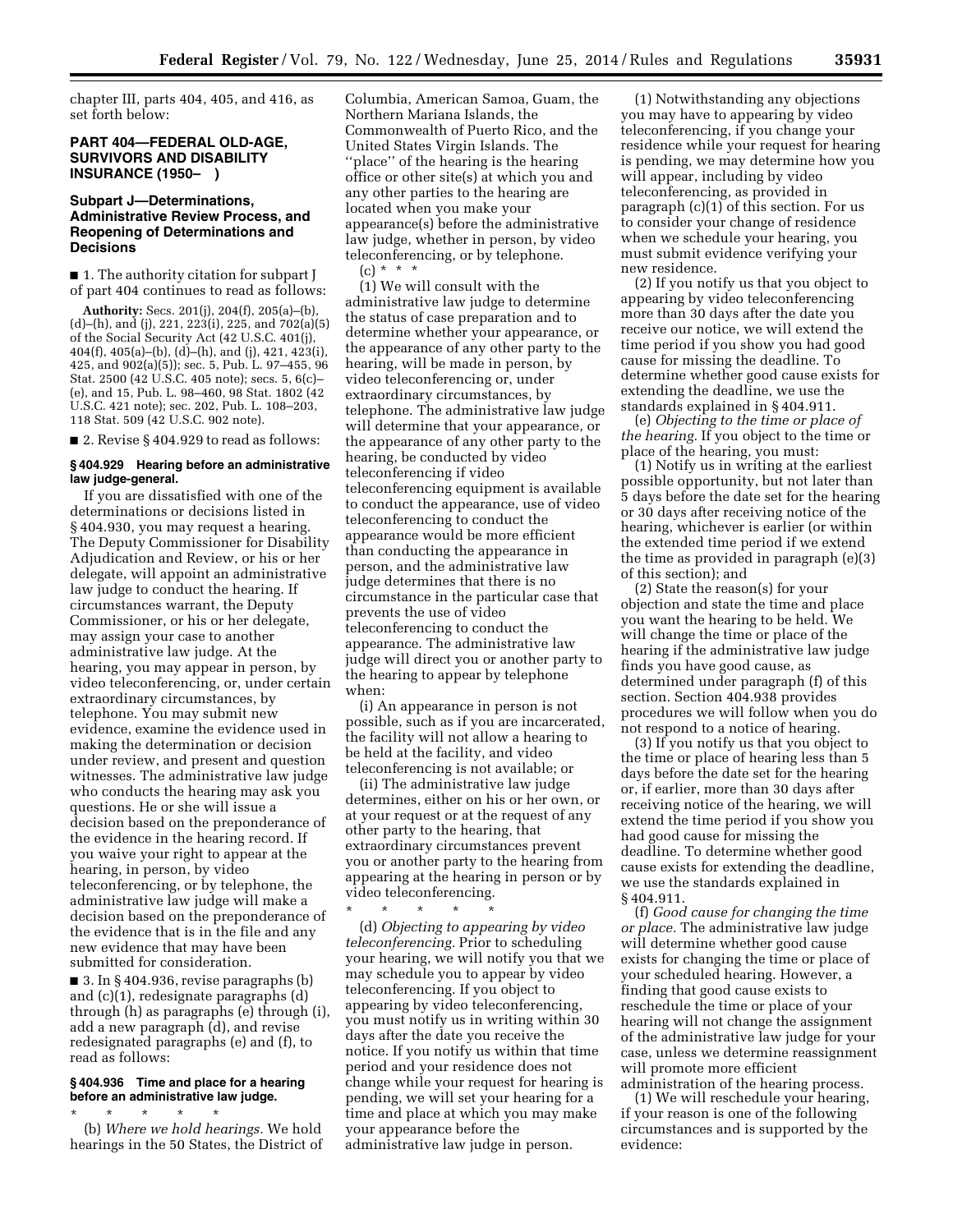(i) A serious physical or mental condition or incapacitating injury makes it impossible for you or your representative to travel to the hearing, or a death in the family occurs; or

(ii) Severe weather conditions make it impossible for you or your

representative to travel to the hearing. (2) In determining whether good

cause exists in circumstances other than those set out in paragraph (f)(1) of this section, the administrative law judge will consider your reason(s) for requesting the change, the facts supporting it, and the impact of the proposed change on the efficient administration of the hearing process. Factors affecting the impact of the change include, but are not limited to, the effect on the processing of other scheduled hearings, delays that might occur in rescheduling your hearing, and whether we previously granted you any changes in the time or place of your hearing. Examples of such other circumstances that you might give for requesting a change in the time or place of the hearing include, but are not limited to, the following:

(i) You unsuccessfully attempted to obtain a representative and need additional time to secure representation;

(ii) Your representative was appointed within 30 days of the scheduled hearing and needs additional time to prepare for the hearing;

(iii) Your representative has a prior commitment to be in court or at another administrative hearing on the date scheduled for the hearing;

(iv) A witness who will testify to facts material to your case would be unavailable to attend the scheduled hearing and the evidence cannot be otherwise obtained;

(v) Transportation is not readily available for you to travel to the hearing; or

(vi) You are unrepresented, and you are unable to respond to the notice of hearing because of any physical, mental, educational, or linguistic limitations (including any lack of facility with the English language) which you may have.

\* \* \* \* \*

■ 4. In § 404.938, revise paragraph (b) to read as follows:

## **§ 404.938 Notice of a hearing before an administrative law judge.**

\* \* \* \* \* (b) *Notice information.* The notice of hearing will contain a statement of the specific issues to be decided and tell you that you may designate a person to represent you during the proceedings. The notice will also contain an explanation of the procedures for requesting a change in the time or place

of your hearing, a reminder that if you fail to appear at your scheduled hearing without good cause the administrative law judge may dismiss your hearing request, and other information about the scheduling and conduct of your hearing. You will also be told if your appearance or that of any other party or witness is scheduled to be made in person, by video teleconferencing, or by telephone. If we have scheduled you to appear at the hearing by video teleconferencing, the notice of hearing will tell you that the scheduled place for the hearing is a video teleconferencing site and explain what it means to appear at your hearing by video teleconferencing.

\* \* \* \* \*

## **PART 405—ADMINISTRATIVE REVIEW PROCESS FOR ADJUDICATING INITIAL DISABILITY CLAIMS**

■ 5. The authority citation for part 405 continues to read as follows:

**Authority:** Secs. 201(j), 205(a)–(b), (d)–(h), and (s), 221, 223(a)–(b), 702(a)(5), 1601, 1602, 1631, and 1633 of the Social Security Act (42 U.S.C. 401(j), 405(a)–(b), (d)–(h), and (s), 421, 423(a)–(b), 902(a)(5), 1381, 1381a, 1383, and 1383(b).

 $\blacksquare$  6. In § 405.315, revise paragraphs (a), (b), and (c)(1), and add new paragraphs (d) and (e), to read as follows:

#### **§ 405.315 Time and place for a hearing before an administrative law judge.**

(a) *General.* We may set the time and place for the hearing. We may change the time and place, if it is necessary. If we change the time and place of the hearing, we will send you reasonable notice of the change. We will notify you of the time and place of the hearing at least 75 days before the date of the hearing, unless you agree to a shorter notice period.

(b) *Where we hold hearings.* We hold hearings in the 50 States, the District of Columbia, American Samoa, Guam, the Northern Mariana Islands, the Commonwealth of Puerto Rico, and the United States Virgin Islands. The ''place'' of the hearing is the hearing office or other site(s) at which you and any other parties to the hearing are located when you make your appearance(s) before the administrative law judge, whether in person, by video teleconferencing, or by telephone.  $(c) * * * *$ 

(1) We will consult with the administrative law judge to determine the status of case preparation and to determine whether your appearance, or the appearance of any other party to the hearing, will be made in person or by video teleconferencing or, under extraordinary circumstances, by

telephone. The administrative law judge will determine that your appearance, or the appearance of any other party to the hearing, be conducted by video teleconferencing if video teleconferencing equipment is available to conduct the appearance, use of video teleconferencing to conduct the appearance would be more efficient than conducting the appearance in person, and the administrative law judge determines that there is no circumstance in the particular case that prevents the use of video teleconferencing to conduct the appearance. The administrative law judge will direct you to appear by telephone when:

(i) An appearance in person is not possible, such as if you are incarcerated, the facility will not allow a hearing to be held at the facility, and video teleconferencing is not available; or

(ii) The administrative law judge determines, either on his or her own, or at your request or at the request of any other party to the hearing, that extraordinary circumstances prevent you or another party to the hearing from appearing at the hearing in person or by video teleconferencing.

\* \* \* \* \*

(d) *Consultation procedures.* Before we exercise the authority to set the time and place for an administrative law judge's hearings, we will consult with the appropriate hearing office chief administrative law judge to determine if there are any reasons why we should not set the time and place of the administrative law judge's hearings. If the hearing office chief administrative law judge does not state a reason that we believe justifies the limited number of hearings scheduled by the administrative law judge, we will then consult with the administrative law judge before deciding whether to begin to exercise our authority to set the time and place for the administrative law judge's hearings. If the hearing office chief administrative law judge states a reason that we believe justifies the limited number of hearings scheduled by the administrative law judge, we will not exercise our authority to set the time and place for the administrative law judge's hearings. We will work with the hearing office chief administrative law judge to identify those circumstances where we can assist the administrative law judge and address any impediment that may affect the scheduling of hearings.

(e) *Pilot program.* The provisions in the first three sentences of paragraph (a), the first sentence of paragraph (c)(1), and paragraph (d) of this section are a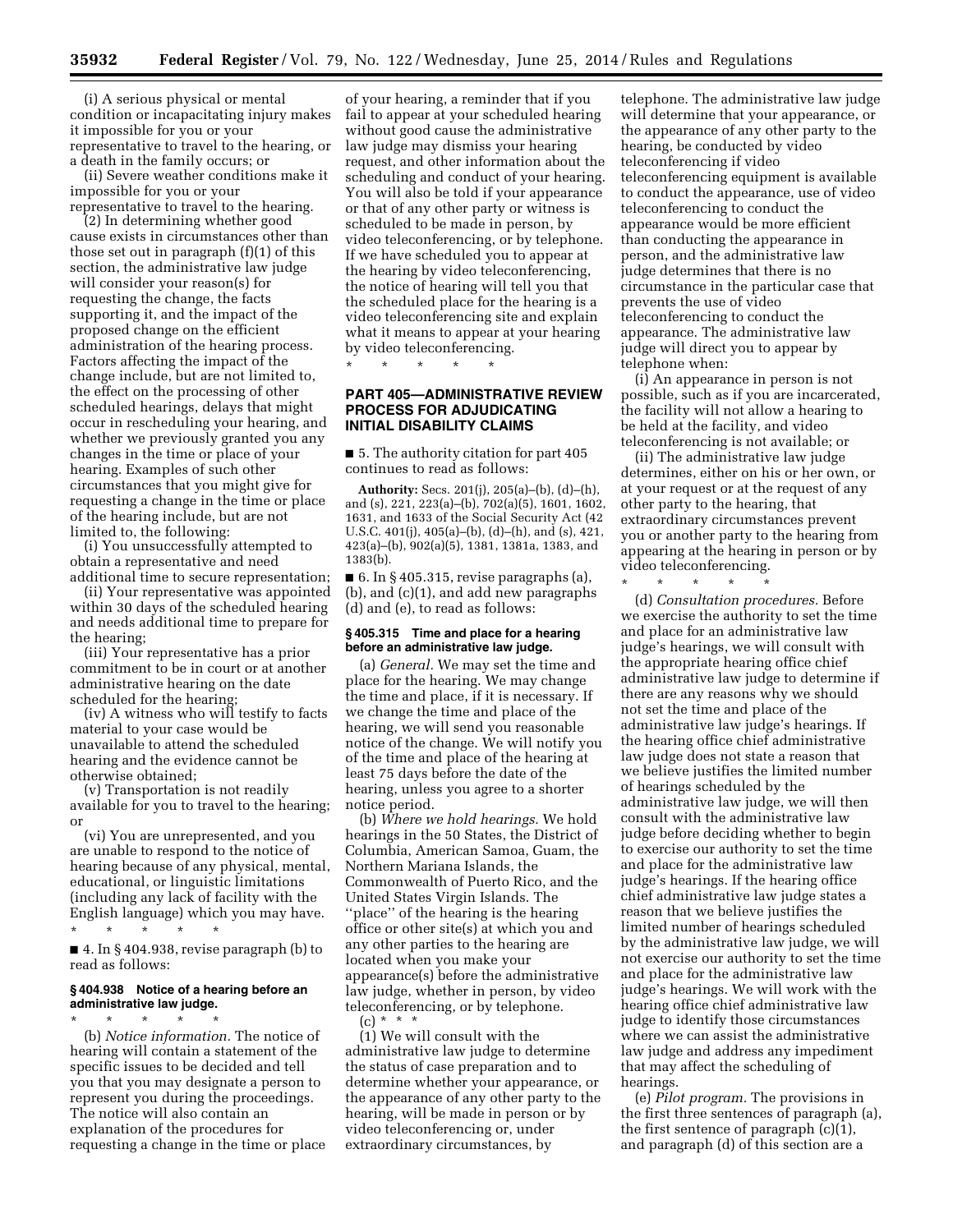pilot program. These provisions will no longer be effective on August 9, 2014, unless we terminate them earlier or extend them beyond that date by notice of a final rule in the **Federal Register**. ■ 7. In § 405.316, revise paragraphs (a) and (b)(5), to read as follows:

## **§ 405.316 Notice of a hearing before an administrative law judge.**

(a) *Issuing the notice.* After we set the time and place of the hearing, we will mail notice of the hearing to you at your last known address, or give the notice to you by personal service, unless you have indicated in writing that you do not wish to receive this notice. We will mail or serve the notice at least 75 days before the date of the hearing, unless you agree to a shorter notice period.

(b)  $* * * *$ 

(5) Whether your appearance or that of any witness is scheduled to be made in person, by video teleconferencing, or by telephone. If we have scheduled you to appear at the hearing by video teleconferencing, the notice of hearing will tell you that the scheduled place for the hearing is a video teleconferencing site and explain what it means to appear at your hearing by video teleconferencing.

\* \* \* \* \*

■ 8. Revise § 405.317 to read as follows:

#### **§ 405.317 Objections.**

(a) *Objecting to appearing by video teleconferencing.* Prior to scheduling your hearing, we will notify you that we may schedule you to appear by video teleconferencing. If you object to appearing by video teleconferencing, you must notify us in writing within 30 days after the date you receive the notice. If you notify us within that time period and your residence does not change while your request for hearing is pending, we will set your hearing for a time and place at which you may make your appearance before the administrative law judge in person.

(1) Notwithstanding any objections you may have to appearing by video teleconferencing, if you change your residence while your request for hearing is pending, we may determine how you will appear, including by video teleconferencing, as provided in § 405.315(c). For us to consider your change of residence when we schedule your hearing, you must submit evidence verifying your new residence.

(2) If you notify us that you object to appearing by video teleconferencing more than 30 days after the date you receive our notice, we will extend the time period if you show you had good cause for missing the deadline. To determine whether good cause exists for extending the deadline, we use the standards explained in § 405.20.

(b) Objecting to the *time and place of the hearing.* If you object to the time or place of your hearing, you must:

(1) Notify us in writing at the earliest possible opportunity before the date set for the hearing, but not later than 30 days after receiving notice of the hearing. If you notify us that you object to the time or place of hearing more than 30 days after receiving notice of the hearing, we will extend the time period if you show you had good cause for missing the deadline. To determine whether good cause exists for extending the deadline, we use the standards explained in § 405.20; and

(2) State the reason(s) for your objection and state the time and place you want the hearing to be held. The administrative law judge will consider your reason(s) for requesting the change, the facts supporting it, and the impact of the proposed change on the efficient administration of the hearing process. Factors affecting the impact of the change include, but are not limited to, the effect on the processing of other scheduled hearings, delays that might occur in rescheduling your hearing, and whether we previously granted you any changes in the time or place of your hearing. However, an objection to the time or place of your hearing will not change the assignment of the administrative law judge for your case, unless we determine reassignment will promote more efficient administration of the hearing process.

(c) *Issues.* If you believe that the issues contained in the hearing notice are incorrect, you should notify the administrative law judge in writing at the earliest possible opportunity, but you must notify him or her no later than 5 business days before the date set for the hearing. You must state the reason(s) for your objection. The administrative law judge will make a decision on your objection either at the hearing or in writing before the hearing.

■ 9. In §405.350, revise the first sentence of paragraph (a) to read as follows:

#### **§ 405.350 Presenting evidence at a hearing before an administrative law judge.**

(a) \* \* \* You have a right to appear before the administrative law judge, either in person or, when the administrative law judge determines that the conditions in § 405.315(c) exist, by video teleconferencing or telephone, to present evidence and to state your position. \* \* \*

\* \* \* \* \*

## **PART 416—SUPPLEMENTAL SECURITY INCOME FOR THE AGED, BLIND, AND DISABLED**

## **Subpart N—Determinations, Administrative Review Process, and Reopening of Determinations and Decisions**

■ 10. The authority citation for subpart N of part 416 continues to read as follows:

**Authority:** Secs. 702(a)(5), 1631, and 1633 of the Social Security Act (42 U.S.C. 902(a)(5), 1383, and 1383b); sec. 202, Pub. L. 108–203, 118 Stat. 509 (42 U.S.C. 902 note).

■ 11. Revise § 416.1429 to read as follows:

#### **§ 416.1429 Hearing before an administrative law judge-general.**

If you are dissatisfied with one of the determinations or decisions listed in § 416.1430, you may request a hearing. The Deputy Commissioner for Disability Adjudication and Review, or his or her delegate, will appoint an administrative law judge to conduct the hearing. If circumstances warrant, the Deputy Commissioner, or his or her delegate, may assign your case to another administrative law judge. At the hearing, you may appear in person, by video teleconferencing, or, under certain extraordinary circumstances, by telephone. You may submit new evidence, examine the evidence used in making the determination or decision under review, and present and question witnesses. The administrative law judge who conducts the hearing may ask you questions. He or she will issue a decision based on the preponderance of the evidence in the hearing record. If you waive your right to appear at the hearing, in person, by video teleconferencing, or by telephone, the administrative law judge will make a decision based on the preponderance of the evidence that is in the file and any new evidence that may have been submitted for consideration.

■ 12. In § 416.1436, revise paragraphs (b) and (c)(1), redesignate paragraphs (d) through (h) as paragraphs (e) through (i), add a new paragraph (d), and revise redesignated paragraphs (e) and (f), to read as follows:

#### **§ 416.1436 Time and place for a hearing before an administrative law judge.**

\* \* \* \* \* (b) *Where we hold hearings.* We hold hearings in the 50 States, the District of Columbia, American Samoa, Guam, the Northern Mariana Islands, the Commonwealth of Puerto Rico, and the United States Virgin Islands. The ''place'' of the hearing is the hearing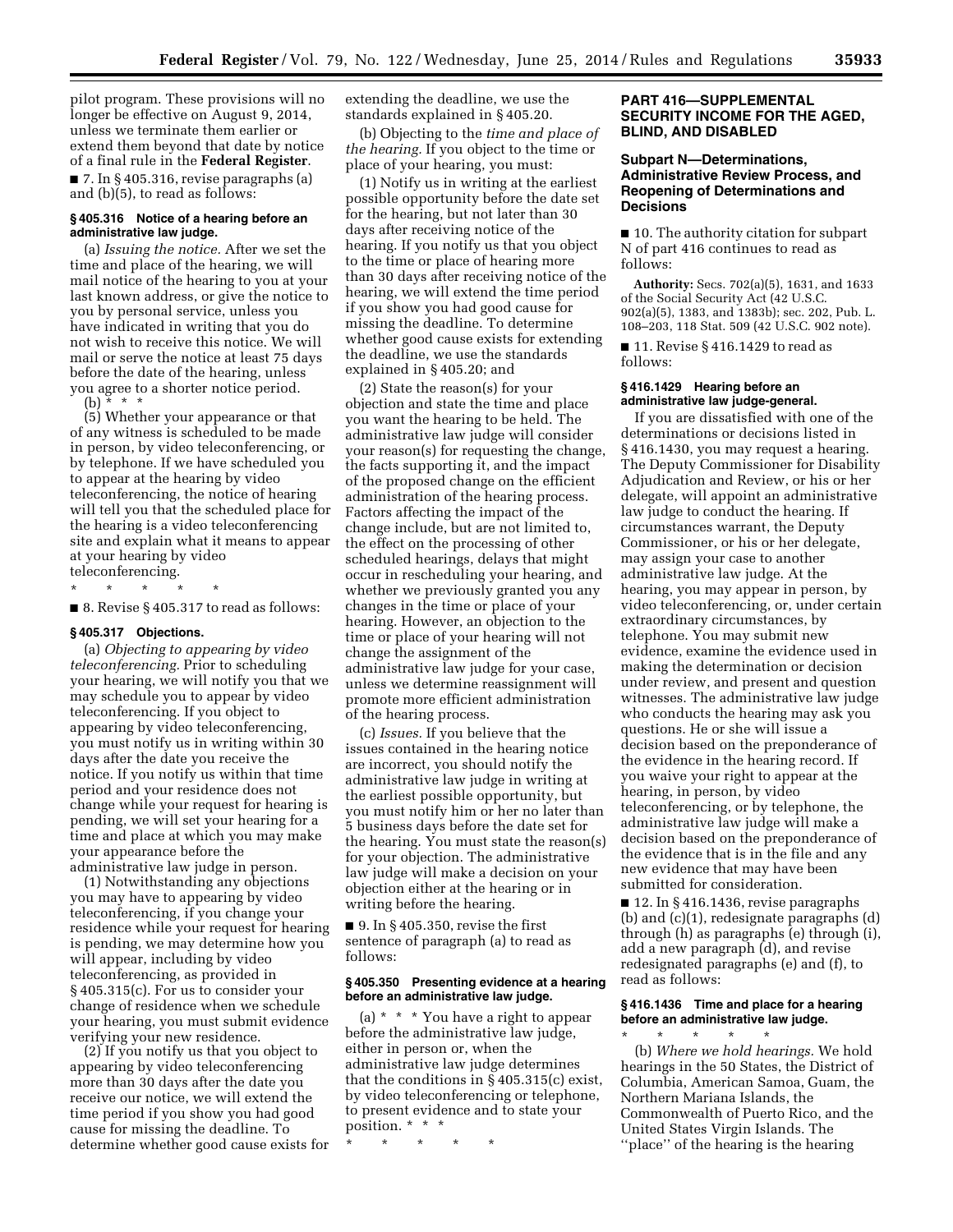office or other site(s) at which you and any other parties to the hearing are located when you make your appearance(s) before the administrative law judge, whether in person, by video teleconferencing, or by telephone.

 $(c) * * * *$ 

(1) We will consult with the administrative law judge to determine the status of case preparation and to determine whether your appearance, or the appearance of any other party to the hearing, will be made in person, by video teleconferencing or, under extraordinary circumstances, by telephone. The administrative law judge will determine that your appearance, or the appearance of any other party to the hearing, be conducted by video teleconferencing if video teleconferencing equipment is available to conduct the appearance, use of video teleconferencing to conduct the appearance would be more efficient than conducting the appearance in person, and the administrative law judge determines there is no circumstance in the particular case that prevents the use of video teleconferencing to conduct the appearance. The administrative law judge will direct you or another party to the hearing to appear by telephone when:

(i) An appearance in person is not possible, such as if you are incarcerated, the facility will not allow a hearing to be held at the facility, and video teleconferencing is not available; or

(ii) The administrative law judge determines, either on his or her own, or at your request or at the request of any other party to the hearing, that extraordinary circumstances prevent you or another party to the hearing from appearing at the hearing in person or by video teleconferencing.

\* \* \* \* \*

(d) *Objecting to appearing by video teleconferencing.* Prior to scheduling your hearing, we will notify you that we may schedule you to appear by video teleconferencing. If you object to appearing by video teleconferencing, you must notify us in writing within 30 days after the date you receive the notice. If you notify us within that time period and your residence does not change while your request for hearing is pending, we will set your hearing for a time and place at which you may make your appearance before the administrative law judge in person.

(1) Notwithstanding any objections you may have to appearing by video teleconferencing, if you change your residence while your request for hearing is pending, we may determine how you

will appear, including by video teleconferencing, as provided in paragraph (c)(1) of this section. For us to consider your change of residence when we schedule your hearing, you must submit evidence verifying your new residence.

(2) If you notify us that you object to appearing by video teleconferencing more than 30 days after the date you receive our notice, we will extend the time period if you show you had good cause for missing the deadline. To determine whether good cause exists for extending the deadline, we use the standards explained in § 416.1411.

(e) *Objecting to the time or place of the hearing.* If you object to the time or place of your hearing, you must:

(1) Notify us in writing at the earliest possible opportunity, but not later than 5 days before the date set for the hearing or 30 days after receiving notice of the hearing, whichever is earlier (or within the extended time period if we extend the time as provided in paragraph (e)(3) of this section); and

(2) State the reason(s) for your objection and state the time and place you want the hearing to be held. We will change the time or place of the hearing if the administrative law judge finds you have good cause, as determined under paragraph (f) of this section. Section 416.1438 provides procedures we will follow when you do not respond to a notice of hearing.

(3) If you notify us that you object to the time or place of hearing less than 5 days before the date set for the hearing or, if earlier, more than 30 days after receiving notice of the hearing, we will extend the time period if you show you had good cause for missing the deadline. To determine whether good cause exists for extending the deadline, we use the standards explained in § 416.1411.

(f) *Good cause for changing the time or place.* The administrative law judge will determine whether good cause exists for changing the time or place of your scheduled hearing. However, a finding that good cause exists to reschedule the time or place of your hearing will not change the assignment of the administrative law judge for your case, unless we determine reassignment will promote more efficient administration of the hearing process.

(1) We will reschedule your hearing, if your reason is one of the following circumstances and is supported by the evidence:

(i) A serious physical or mental condition or incapacitating injury makes it impossible for you or your representative to travel to the hearing, or a death in the family occurs; or

(ii) Severe weather conditions make it impossible for you or your representative to travel to the hearing.

(2) In determining whether good cause exists in circumstances other than those set out in paragraph (f)(1) of this section, the administrative law judge will consider your reason(s) for requesting the change, the facts supporting it, and the impact of the proposed change on the efficient administration of the hearing process. Factors affecting the impact of the change include, but are not limited to, the effect on the processing of other scheduled hearings, delays that might occur in rescheduling your hearing, and whether we previously granted you any changes in the time or place of your hearing. Examples of such other circumstances that you might give for requesting a change in the time or place of the hearing include, but are not limited to, the following:

(i) You unsuccessfully attempted to obtain a representative and need additional time to secure representation;

(ii) Your representative was appointed within 30 days of the scheduled hearing and needs additional time to prepare for the hearing;

(iii) Your representative has a prior commitment to be in court or at another administrative hearing on the date scheduled for the hearing;

(iv) A witness who will testify to facts material to your case would be unavailable to attend the scheduled hearing and the evidence cannot be otherwise obtained;

(v) Transportation is not readily available for you to travel to the hearing; or

(vi) You are unrepresented, and you are unable to respond to the notice of hearing because of any physical, mental, educational, or linguistic limitations (including any lack of facility with the English language) which you may have. \* \* \* \* \*

■ 13. In § 416.1438, revise paragraph (b) to read as follows:

#### **§ 416.1438 Notice of a hearing before an administrative law judge.**

\* \* \* \* \* (b) *Notice information.* The notice of hearing will contain a statement of the specific issues to be decided and tell you that you may designate a person to represent you during the proceedings. The notice will also contain an explanation of the procedures for requesting a change in the time or place of your hearing, a reminder that if you fail to appear at your scheduled hearing without good cause the administrative law judge may dismiss your hearing request, and other information about the